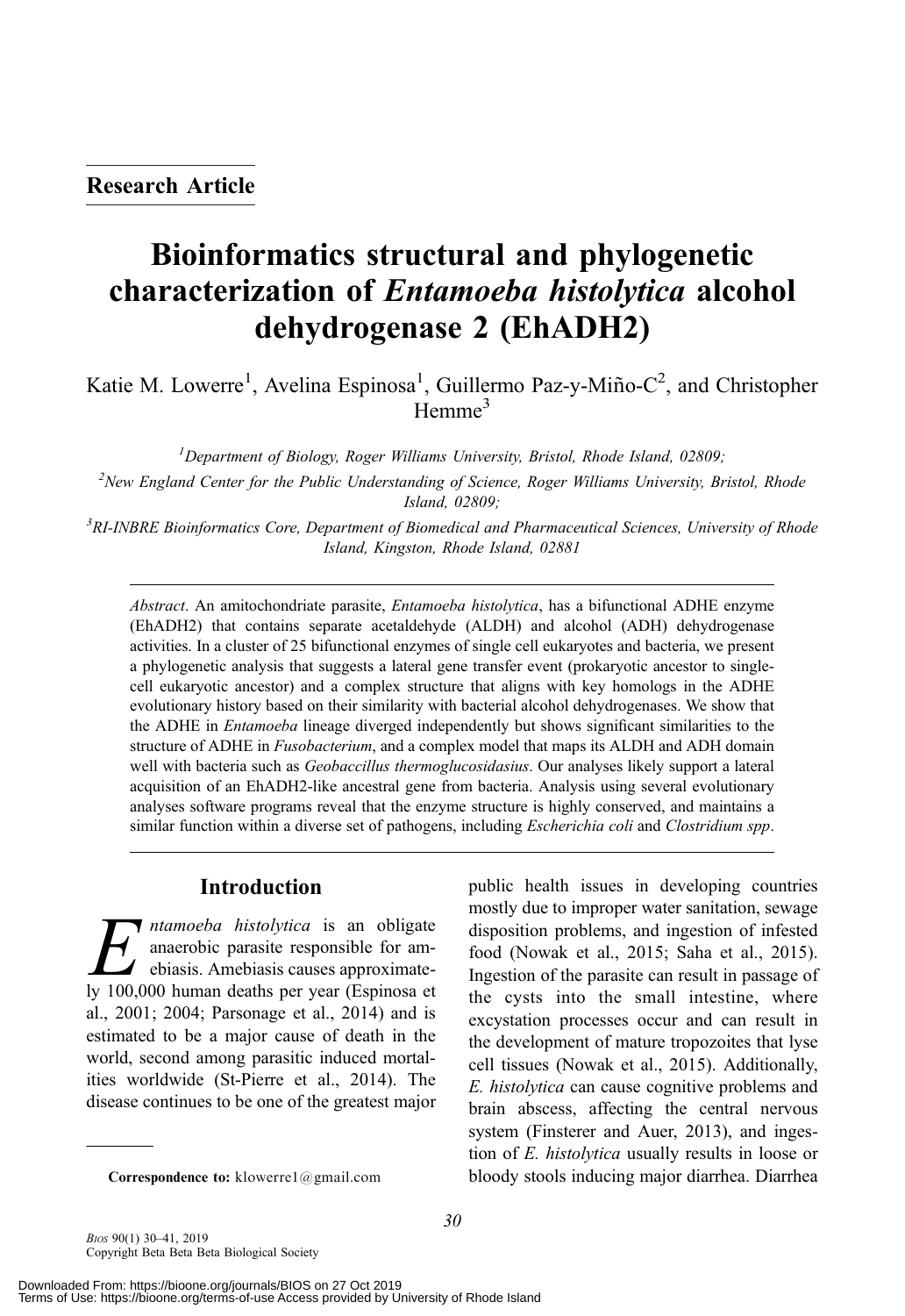is a major contributor to childhood mortality and morbidity, causing an estimated 2.5 million deaths each year.

E. histolytica can survive within the host organism by growing within suitable pH levels of the human gastrointestinal tract. Within the tract, E. histolytica ferments and grows using a bifunctional alcohol dehydrogenase, EhADH2, to break down the host's glucose supply by the E. histolytica's own glycolytic pathway. EhADH2's ADHE enzyme is responsible for converting acetyl CoA to ethanol in a two-step reaction process and is essential for its growth (Espinosa et al., 2001; 2004; Yang et al., 1994). In single cell eukaryotes, oxidative phosphorylation enzymes that reduce NADH in the Krebs cycle are absent, and these key fermentation enzymes provide central roles in anaerobic unicellular eukaryotes that resemble proteins of anaerobic prokaryotes (Girbal et al., 1995; Reeves, 1984). Since some of these enzymes are essential to the organism and lack common homologs in more complex eukaryotes, they might be prime antimicrobial targets (Chen et al., 2003; Espinosa et al., 2001; 2004).

Fermentation enzymes such as E. histolytica's EhADH2 belong to the ADHE irondependent family of alcohol dehydrogenase enzymes (Espinosa et al., 2001; Paz-y-Miño-C and Espinosa, 2010). These enzymes share conserved amino acid residues with other ADHE enzymes found in prokaryotes like Firmucutes, Proteobacteria, and cyanobacteria. EhADH2's 870-amino acid length includes a conserved linker sequence GGGS from residues 543 to 546, shared among protists and bacteria analyzed in the present study. Matching functional regions relate to moieties in the ADH domain. These include an EKLSP motif, a PHG motif, and a conserved GXGXXG motif at positions 431-436, a putative NAD binding domain (Genbank Accession number CAA54388; Espinosa et al., 2001; Paz-y-Miño-C and Espinosa, 2010). E. histolytica has shown metabolic adaptations shared with amitochondrial protist pathogens such as Giardia lamblia (Nixon et al., 2002) and Cryptosporidium parvum (Genbank Accession number XM\_627078.1).

Analysis between diplomonad, fungal, and other alcohol dehydrogenases indicate a weaker cluster, suggesting that lateral gene transfer events occurred from prokaryotic to single-cell eukaryotic ancestors, and eukaryotic to eukaryotic ancestors (Andersson et al., 2006). These homologies infer that lateral acquisition played an important role in alcohol dehydrogenase evolution (Andersson et al., 2006; Paz-y-Miño-C and Espinosa, 2010). Prior analysis suggests a lateral transfer of bacterial genes into the Entamoeba lineage, with modifications and adaptations necessary in their metabolic repertoire (Nixon et al., 2002; Paz-y-Miño-C and Espinosa, 2010). Based on sequence similarities, previous maximum likelihood parsimony analysis suggests that the entire bifunctional enzyme related to other bacterial lineages and to the amitochondriate protozoan parasite, Trichomonas vaginalis (Rosenthal et al., 1997). The genes encoding for these proteins were likely laterally transferred from ancestral bacteria associated with T. vaginalis (Rosenthal et al., 1997). We have hypothesized using sequence alignments that each domain that had been acquired laterally fused to form a single gene expressing a bifunctional enzyme in the Entamoeba lineage. Selective pressures likely generated biochemically adapted enzymes in diverse environments and metabolic pathways (Paz-y-Miño-C and Espinosa, 2010). This hypothesis is supported by the analyses of EhADH2's two independent domains; there are fewer similarities within the ALDH domain; however, the enzyme's ADH domain may have similarity with the Zymomonas mobilis ADH (ZmADH4). It is known that the iron-containing ADH portion of Z. *mobilis* aligns with the ADH in Saccharomyces cerevisiae (Conway and Ingram, 1989; Williamson and Paquin, 1987). Z. mobilis and the ADH from S. cerevisiae belong to a unique class of alcohol dehydrogenases, which may include the ADH from E. histolytica (Williamson and Paquin, 1987). An ancestral prokaryotic origin through horizontal gene transfer also supports a potential drug target due to the lack of human homologs (Espinosa et al., 2001; 2004; 2009).

A crystal structure for the ADHE enzyme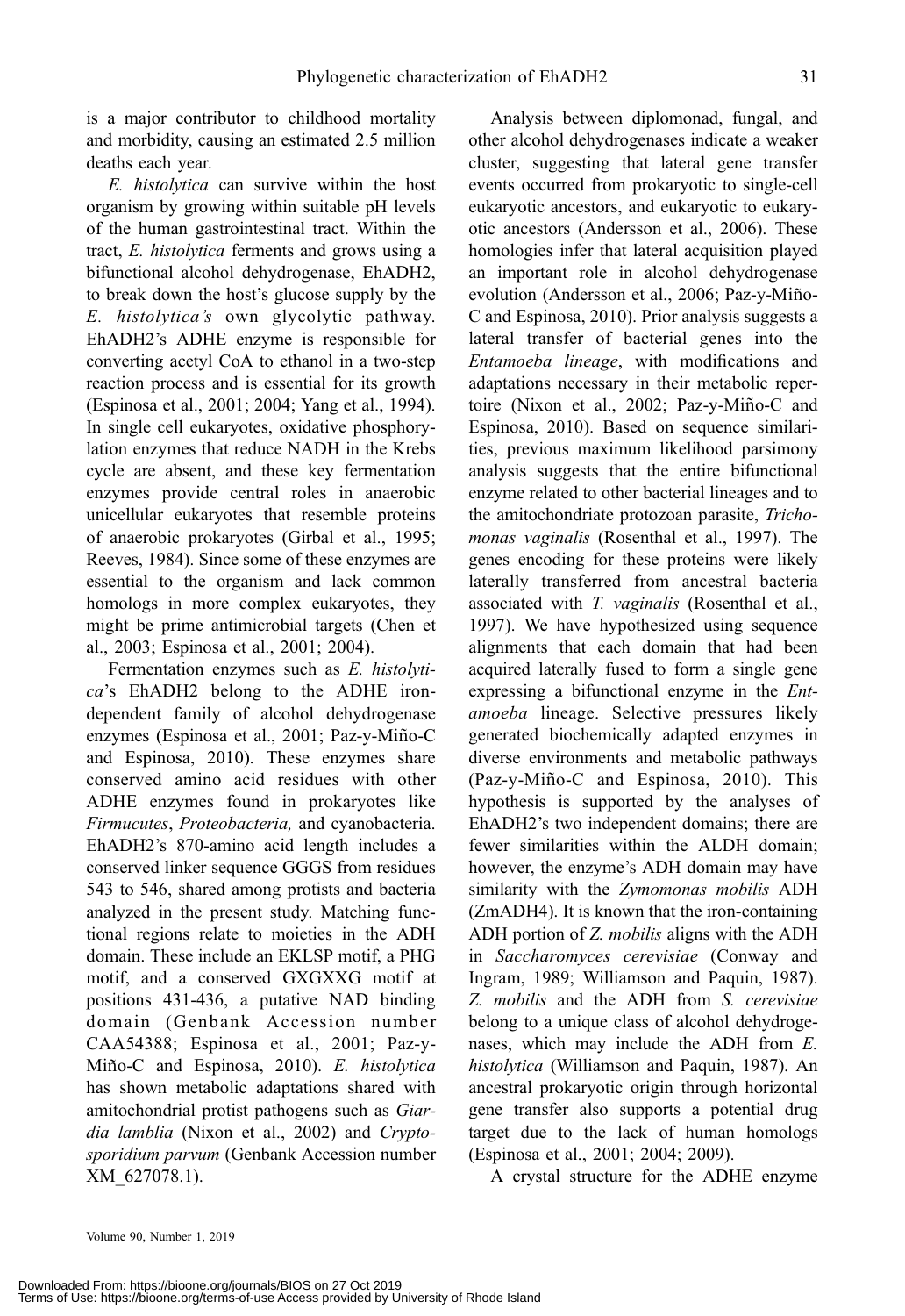family, including EhADH2, has not been elucidated. In this work, maximum likelihood methods were used to determine the phylogenetic similarities between EhADH2 and other respective bifunctional ADHE enzymes. In using primary sequences, phylogenetic analysis can indicate separate evolution patterns of ancestral eukaryotic bifunctional enzymes as well as understanding the evolution of the enzyme over larger periods of time. Modeling the enzyme can further reveal potential origins of each separate domain, given that the enzymes appeared to have fused before the acquisition by an early eukaryotic ancestor. In this study, phylogenetic analysis helped answer evolutionary history questions, homology modeling was used to predict structural similarity, and molecular evolutionary analysis suggested the rate of evolution between these enzymes.

# Materials and Methods

#### Phylogeny

All primary protein sequences were found under the Uniprot database (Chen et al., 2017) and Genbank databases (Benson et al., 2013). Data were compiled into the Molecular Evolutionary Genetic Analysis (MEGA) tool to check for clear compilation of sequence data into respective phylogenies (Kumar et al., 2015). Phylogenies for these sequences were constructed in RAxML (Randomized Axerlated Maximum Likelihood), which formulated maximum likelihood values and SH-like values, and bootstrapping was an option utilized in the program (Stamatakis, 2014).

Sequence files were used as input in the RAxML program with a smaller subset of 25 bifunctional enzymes that generated an ML tree. This tree could be expressed in Newick format and then could be translated to MEGA for sequence analysis. Comparisons between the trees constructed in MEGA and those compiled by the RAxML program could be formulated. However, only RAxML was used for this data set. Tree algorithm files from RAxML were downloaded and exported to MEGA to preview a final output for each maximum likelihood phylogeny result.

## Homology modelling and protein structure analysis

Homology modelling was accomplished using three programs plus an additional program to check the validity of the model. Chimera, Discovery Studio, and ZDOCK were used for homology modelling while SWISS-MODEL was used as a comparison for the protein (Biasini et al., 2014). UCSF Chimera is a free program that provides essential services and visualizations that include formats such as those found in protein database files (PDB; Berman et al., 2003; Pettersen et al., 2004). The program also includes extensions that include Multiscale, adding the ability to visualize larger scale molecular assemblies, including those that encapsulate high kilodalton structures (Pettersen et al., 2004). Multalign Viewer was used in homology modelling and can display multiple sequence alignments and associated structures, along with ViewDock, which can visualize docking ligand orientations (Pettersen et al., 2004). Chimera was used principally for structure visualization, as well as mapping other protein primary sequences to the overall protein structure of related homologs in its homology modeling inclusion. The interface to Chimera includes Modeller, which was utilized to model each domain of the protein.

Like Chimera, Discovery Studio and ZDOCK were used to visualize the protein. Discovery Studio was a program used on trial to create PDB files which could be inputted into the Chimera visualization system (Dassault Systèmes BIOVIA, 2016). ZDOCK, a site principally used for antibody docking, was utilized to form two similar clusters of the ALDH domain and the ADH domain into a compiled EhADH2 enzyme that could be traced in Chimera (Pierce et al., 2014). ZDOCK took the linker sequence of EhADH2 and transferred each domain into a separate PDB file which was visualized in Discovery Studio and transferred directly into Chimera for homology modelling. An exact model was not formulated; however, a structure almost aligned with the proper orientation was constructed.

SWISS-MODEL was an interactive homology modelling generator which took the prima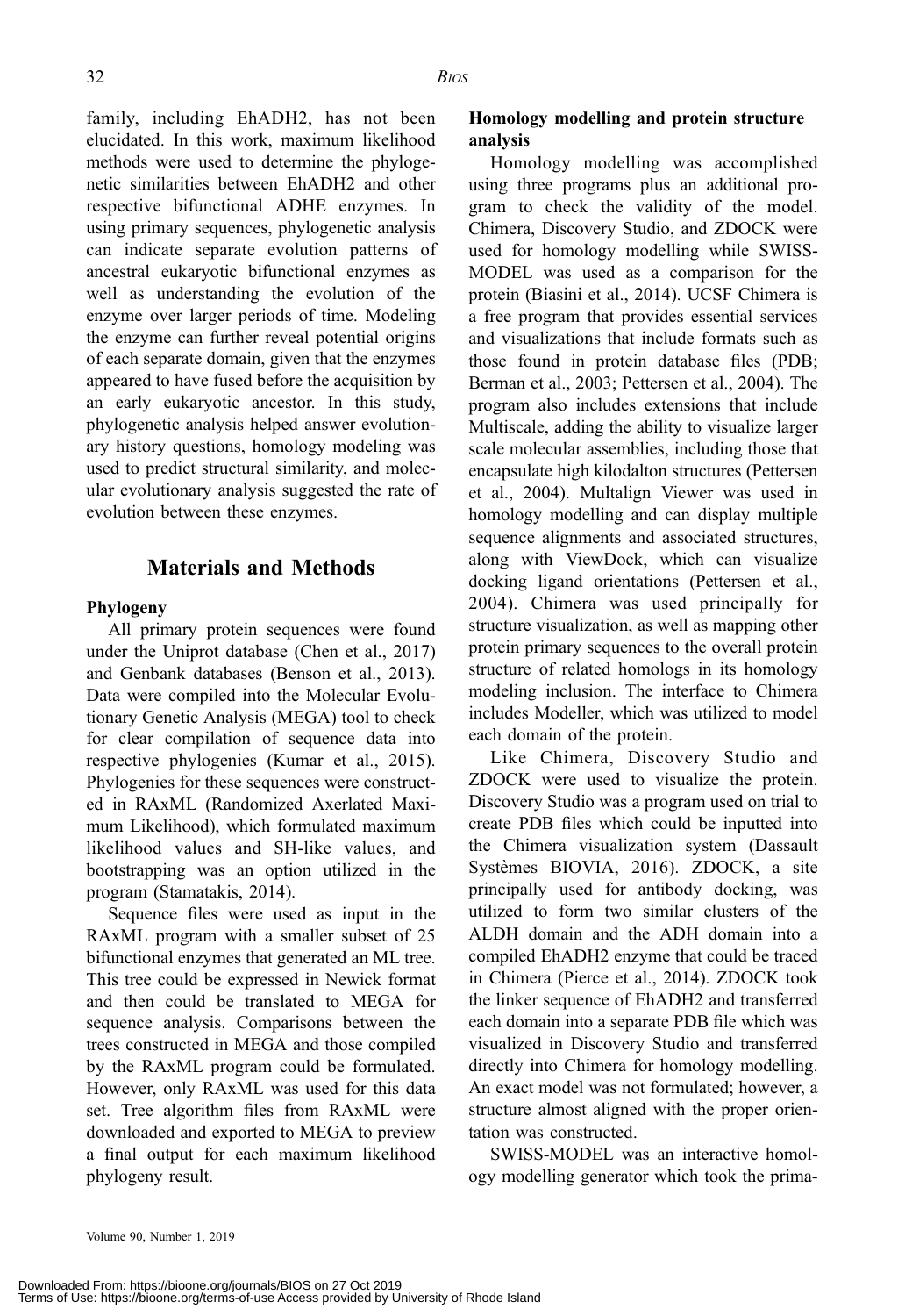ry sequence of the protein and mapped variable regions (Biasini et al., 2014). The protein was compared to the model created to the final construct created using Chimera, Discovery Studio and ZDOCK. The primary role of SWISS-MODEL was to generate two separate domains to assess composite QMEAN and Global Model Quality Estimation (GMQE) scores. QMEAN scores were local and global estimates of the quality of the model (Benkert et al., 2009). These include torsion angle potential, C-beta interactions, solvation potential, and pseudo energy potential (Benkert et al., 2009). QMEAN utilized a Z-score scheme, where lower deviations denoted relatedness to a high resolution like X-ray structure. GMQE scores were assessed on reliability and accuracy of the model via a target-templated based algorithm. These numbers ranged between 0 and 1, where higher numbers denoted higher accuracy.

#### Evolutionary analysis

Evolutionary analysis was carried out by PAML (Phylogenetic Analysis by Maximum Likelihood; Yang, 2007). The program was used to search for omega  $(\omega)$  values that described the ratio of nonsynonymous/synonymous substitution rates, as well as kappa  $(\kappa)$ values that describe transversion vs. transition ratios. The  $\omega$  variation or  $\omega$  ratio is a direct measure of natural selection acting upon the protein (Yang, 2007). An  $\omega < 1$  suggests negative selection, an  $\omega = 1$  indicates neutral selection, and an  $\omega > 1$  indicates positive selection.

Different tests allowed for different fixations of the  $\omega$  ratio (Yang, 2007). Branch models, site models, and branch site models were tested. Branch site models allow for a variation of  $\omega$ using the variation by modifying the data file. The separation of the enzyme according to different branch lengths is outlined by specific branches to have different  $\omega s$ , leading to what was used as a ''two-ratios'' model. These models required for branches in the tree to be labelled according to what  $\omega$  was treated first based on branch length. These labels were specified with the " $\#$ " symbol. E. histolytica was labelled with a #1 label which suggests the internal branch with just  $E$ . histolytica has the  $\omega$ 1 ratio while the other branches have the default #0 label (Yang, 2007). The Entamoeba lineage was marked with a "\$" symbol, separating the clade. The following shows the document tree from the file used to create the outputs:

(((Entamoebahistolytica:0.01285969#1, Entamoebadispar:0.01949044):0.0583487 9,Entamoebamoshkovskii:0.08161586):0. 05049119,Entamoebainvadens:0.1748451 7\$1,(Ecoli:0.36850382,(Clostridiumace tobutylicum:0.18198586,Clostridium carboxidivorans:0.16655217):0.05892 072):0.25744525);

Site models were used to test specific sites that allow  $\omega$  to change along these sites. The variable NSsites was utilized to constructs variables for NSsites, which included NSsites  $= 0 2 7$  and were different tests utilized to test for variable sites among the entire protein (M0 and M2 in Table 1), along with specific sites (M7 in Table 1). Positive selection tests could be checked under a chi square distribution that compares a variation (M2) with the null hypothesis (M0). Clade tests were done with branch-site models, which allowed for the  $\omega$ ratio to vary among sites across the protein and across branches on the tree. This allowed for specific sites to be tested within the protein. This test was performed using model  $= 2$ ,  $NS sites = 3$ , which displayed different models according to the branch. In the tests done in these models, the *Entamoeba spp*. lineage was separate from the other species in a codon model that included seven species across the 25 bifunctional enzymes, which included three other Entamoeba sequences, Escherichia coli, and two sequences that fill under the *Clostrid*ium spp. lineage (See separation above).

#### Results

#### Phylogeny

Phylogenetic analysis showed similar topologies between the bifunctional tree, the ALDH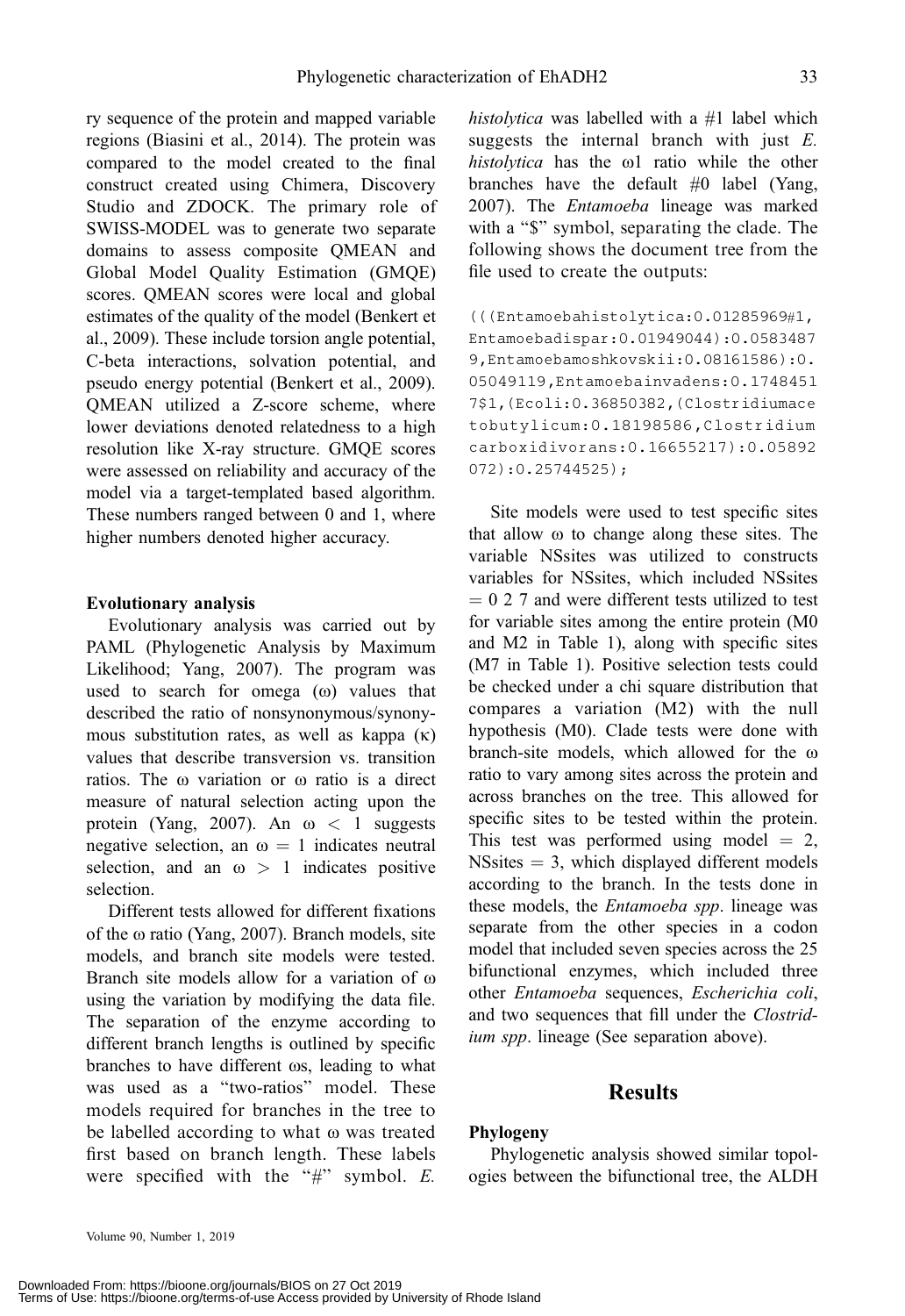Table 1. Results including kappa, omega (dN/dS) values, and parameters for each test. General parameters are included for the one ratio, neutral (M0) test, selection (M2), and M(7), with an exclusion of parameters for M(3). Parameters for the first two tests (M0 and M2) indicate the comparison between the null parameter ( $\omega$ ) and the four different parameters that determine positive selection. Parameters for the beta test in M7 were relatively comparable. The positive selected sites indicating ''None'' means that there are very few sites that are selected for. ''Virtually'' none indicates that hardly any are selected. The overall result from the branch tests (M0, M2), site tests (M7), and branch site test (M3) indicated no positive selection across the ADH domain, the ALDH domain, and the entire enzyme. Tests for individual sites and parameter information for positive selection are included at the bottom of the table.

| Model             | Kappa (ts/tv) | dN/dS | Parameters                                                                     | Positively selected sites |
|-------------------|---------------|-------|--------------------------------------------------------------------------------|---------------------------|
| M <sub>0</sub>    | 1.25          | 0.08  | $\omega$                                                                       | None                      |
| M <sub>2</sub>    | 1.28          | N/A   | p0, p1 (p2 = $1 - p0 - p1$ )<br>$\omega$ 0 < 1, $\omega$ 1 = 1, $\omega$ 2 > 1 | None                      |
| $\mathrm{^{a}M3}$ | 1.31          | N/A   | N/A                                                                            | None                      |
| M7                | 1.28          | N/A   | $b_{\rm p} = 0.85$<br>$q = 8.16$                                               | None                      |
| <b>ALDH</b>       |               |       |                                                                                |                           |
| M <sub>0</sub>    | 1.23          | 0.06  | $\omega$                                                                       | None                      |
| M <sub>2</sub>    | 1.21          | N/A   | p0, p1 (p2 = $1 - p0 - p1$ )<br>$\omega$ 0 < 1, $\omega$ 1 = 1, $\omega$ 2 > 1 | None                      |
| $\mathrm{^{a}M3}$ | 1.22          | N/A   | N/A                                                                            | None                      |
| M7                | 1.17          | N/A   | $_{\rm p}^{\rm b}$ = 0.63<br>$q = 7.17$                                        | None                      |
| ADH               |               |       |                                                                                |                           |
| M <sub>0</sub>    | 1.28          | 0.08  | $\omega$                                                                       | None                      |
| M <sub>2</sub>    | 1.30          | N/A   | p0, p1 (p2 = $1 - p0 - p1$ )<br>$ω0 < 1, ω1 = 1, ω2 > 1$                       | None                      |
| $\mathrm{^{a}M3}$ | 1.33          | N/A   | N/A                                                                            | None                      |
| M7                | 1.31          | N/A   | $_{\rm b}^{\rm b}$ p= 0.88<br>$q = 8.47$                                       | None                      |
| Iron binding site |               |       |                                                                                |                           |
| M <sub>0</sub>    | 0.40          | 0.01  | $\omega$                                                                       | Virtually none            |
| NAD binding site  |               |       |                                                                                |                           |
| M <sub>0</sub>    | 0.56          | 0.03  | $\omega$                                                                       | Virtually none            |

<sup>a</sup>Denotes model = 2, NSsites = 3, which is a branch-site model<br><sup>b</sup>Denotes specific parameters for the selected beta test

Denotes specific parameters for the selected beta test

tree, and the ADH tree (Fig. 1), with two major clusters identified. The first cluster included Entamoeba spp., Fusobacterium spp., Geobacillus spp., and Staphylococcus spp. group, along with the Proteobacteria and Clostridium spp. group (Fig. 1). Bootstrap values are relatively high on each tree, indicating high accuracy of each tree.

Despite great similarities, each tree was not exactly the same. Although a distinct lineage for Entamoeba spp. was identified in the bifunctional tree (Fig. 1A), the overall assemblage was slightly different within each tree, including placing E. histolytica along with Entamoeba moshkovskii in the ALDH and ADH segments of the enzyme (Fig. 1B and C). There were also individual differences between the accuracy of clustering between Staphyloccocus spp. and Geobacillus spp. given by different bootstrap values in these trees (Fig. 1). The highest cluster was shown by a bootstrap value of 76 compared to that of 72 in the bifunctional tree and 56 in the ALDH portion (Fig. 1).

#### Homology modeling

In individual folding, it was shown that EhADH2 has a similar folding and structure to the acyl CoA domain from an alcohol dehydrogenase tetramer in Vibrio parahaemolyticus with around 40% similarity (PDB: 3MY7.1\_A). Both enzymes share residues involved in the oxidoreductase pathway, requiring NADH as a cofactor. The two enzymes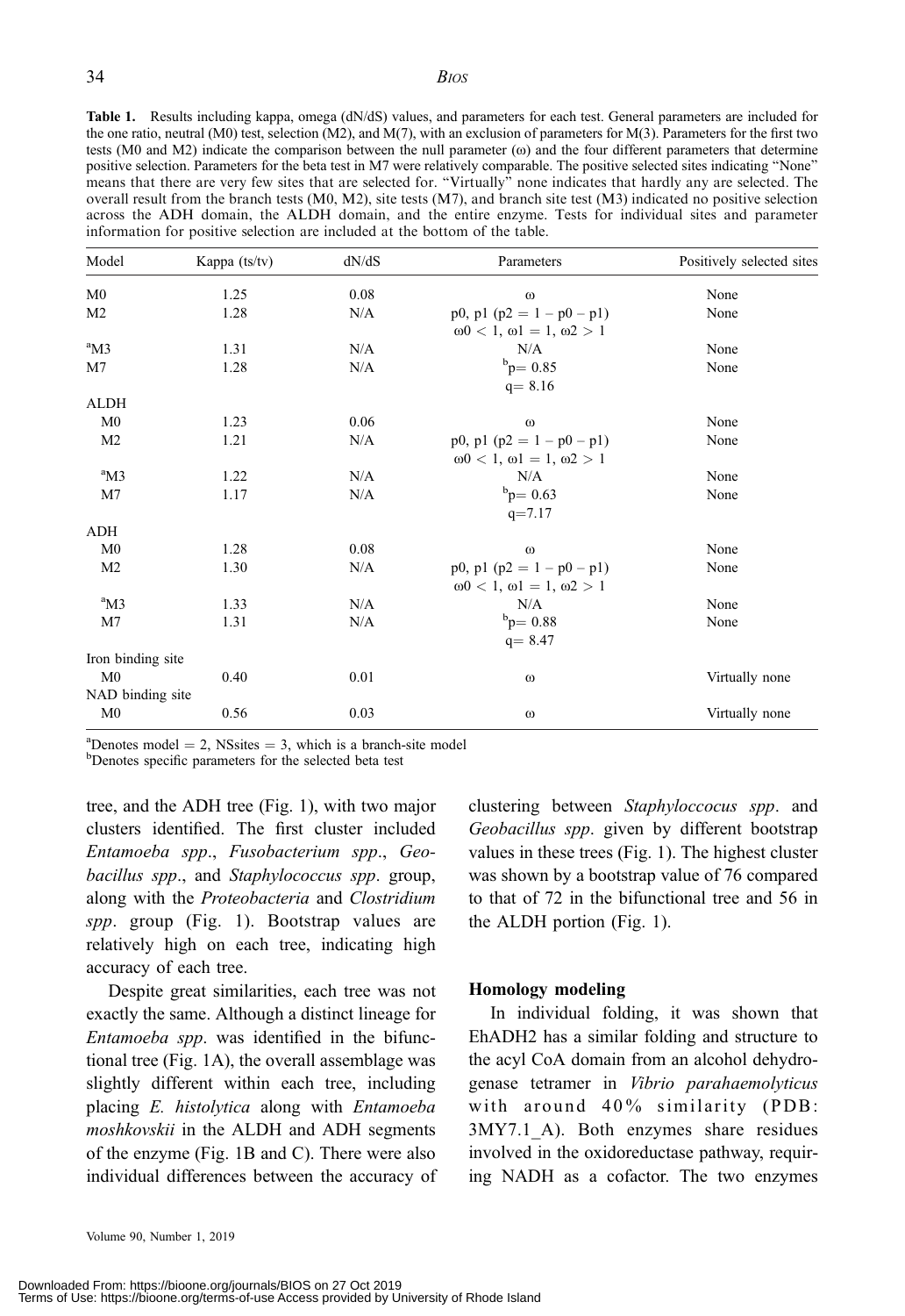

Figure 1. Maximum likelihood trees of a fixed subset of ADHE enzymes using RAx ML (Stamatakis, 2014). The bootstrap value of the branch separating each of the two major clusterings within each tree is 100, which represents both a high accuracy and a clear distinction between groups. A. ALDH domain of the ADHE enzyme modelled for each of the 25 species. B. ADH domain of the ADHE enzyme modelled for each of the 25 species. C. The bifunctional enzyme modelled for each species.

Volume 90, Number 1, 2019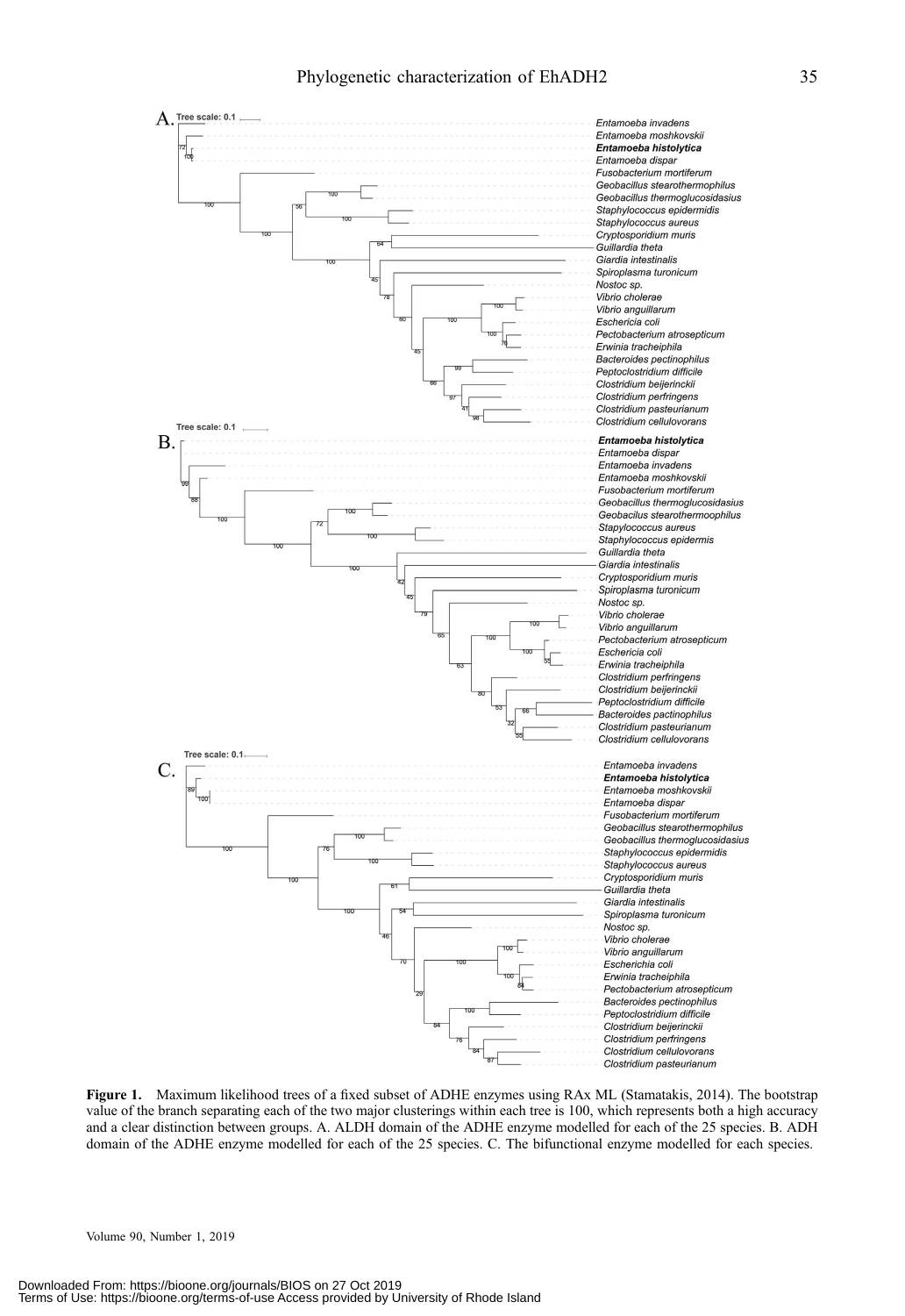share the catalytic CASEQ motif present in EhADH2's ALDH domain.

For the ADH domain, the EhADH had a similar cofactor binding configuration compared  $\omega$  to ADH4 in *Z. mobilis* (Fig. 2). The binding pockets, which include the linker sequence, contribute to three alpha helices and are relatively conserved in both sequences. In ZmADH4, the  $NAD^+$  binds to these alpha helices similar to that of EhADH2. A cysteine residue at a binding site of ZmADH4 is absent in EhADH2. Comparisons for an alignment with EhADH2 and Z. mobilis ADH4 (zmADH4), which corresponds closely to EhADH2's ADH domain, indicated that almost every residue that is associated with NAD cofactor binding in zmADH4 is in EhADH2 (Fig. 2).

This confirms that binding sites and some structural folding were similar to that of ZmADH4 (Moon et al., 2011), along with the conserved EKLSP motif and a PHG motif for iron binding and the conserved GXGXXG motif for NAD binding. EhADH2 had greater similarity, over  $50\%$ , to that of the G. thermoglucosidasius ADH replicate (Genbank accession number 550544862; PDB: 3ZDR.1), which indicated 59% similarity overall compared to 37.5% in Z. mobilis's ADH4.

Based on each domain homology model, a final construct (Complex 1; Fig. 3) was created to model EhADH2 according to overall conservation and out of ten ZDOCK outputs (Fig. 3). This model shows that EhADH2 is most likely a dimer, principally based on its properties and inclusion of single monomers in its ALDH domain and its ADH domain. A map of a single monomer unit from the acyl CoA domain from V. parahaemolyticus along with the formation of the ADH portion from G. thermoglucosidasius with various conserved regions can form the dimer that constructs the EhADH2 enzyme (Fig. 3)

Comparisons of the model (Fig. 3) were utilized with SWISS-MODEL. While displaying a similar format, the model showed relatedness to separate enzymes in G. thermoglucosidasius, which included the bifunctional enzyme found in this organism. The first domain portion in the acetylating acetaldehyde dehydrogenase homo-tetramer (PDB: 5J78\_A) in G. thermoglucosidasius showed 46% similarity with the ALDH domain in EhADH2 and composite QMEAN deviation that was less than 1, which was at -0.77 with a GMQE score of 0.65. The similarity was around 61% for the alcohol domain in the bifunctional enzyme of the bacteria compared to EhADH2. The QMEAN deviation for the ADH domain indicated was also higher at -1.36, while the GMQE score was 0.79. In performing an overall enzyme check using SWISS-MODEL, some similarity for the acyl CoA domain from  $V$ . parahaemolyticus was indicated containing around 47% similarity with a QMEAN deviation of -1.14 and a GMQE score of 0.41.

## Evolutionary analysis

A total of three tests were used (M0, M2, and  $M7$ ) along with a clade specific test (model= 2, M3) were used in testing the variation of  $\omega$ among these enzymes (Table 1). Each test accounted for the entire bifunctional enzyme, the ALDH domain, the ADH domain, and each highly conserved area (iron binding domain and NADH binding site). The transversion vs. transition value (kappa value) were relatively comparable and were especially low for the iron binding and NADH binding sites. The nonsynonymous/synonymous substitution rates  $(dN/dS)$  or  $\omega$  values for the bifunctional, ALDH, and ADH domains were all similar and below 1. This indicates negative selection. The iron binding site and the NADH binding sites were even lower, and closer to 0. Therefore, each primary test (M0, M2, and  $M7$ ) showed little to no variation of  $\omega$  based on the  $\omega$  ratios that are below a statistical value of 1.

## **Discussion**

Most crystal structure studies focus on unifunctional enzymes, avoiding the difficulties intrinsic to the analyses of bifunctional enzymes. In some of these studies, evolution of the ADHE lineage has been included, and it has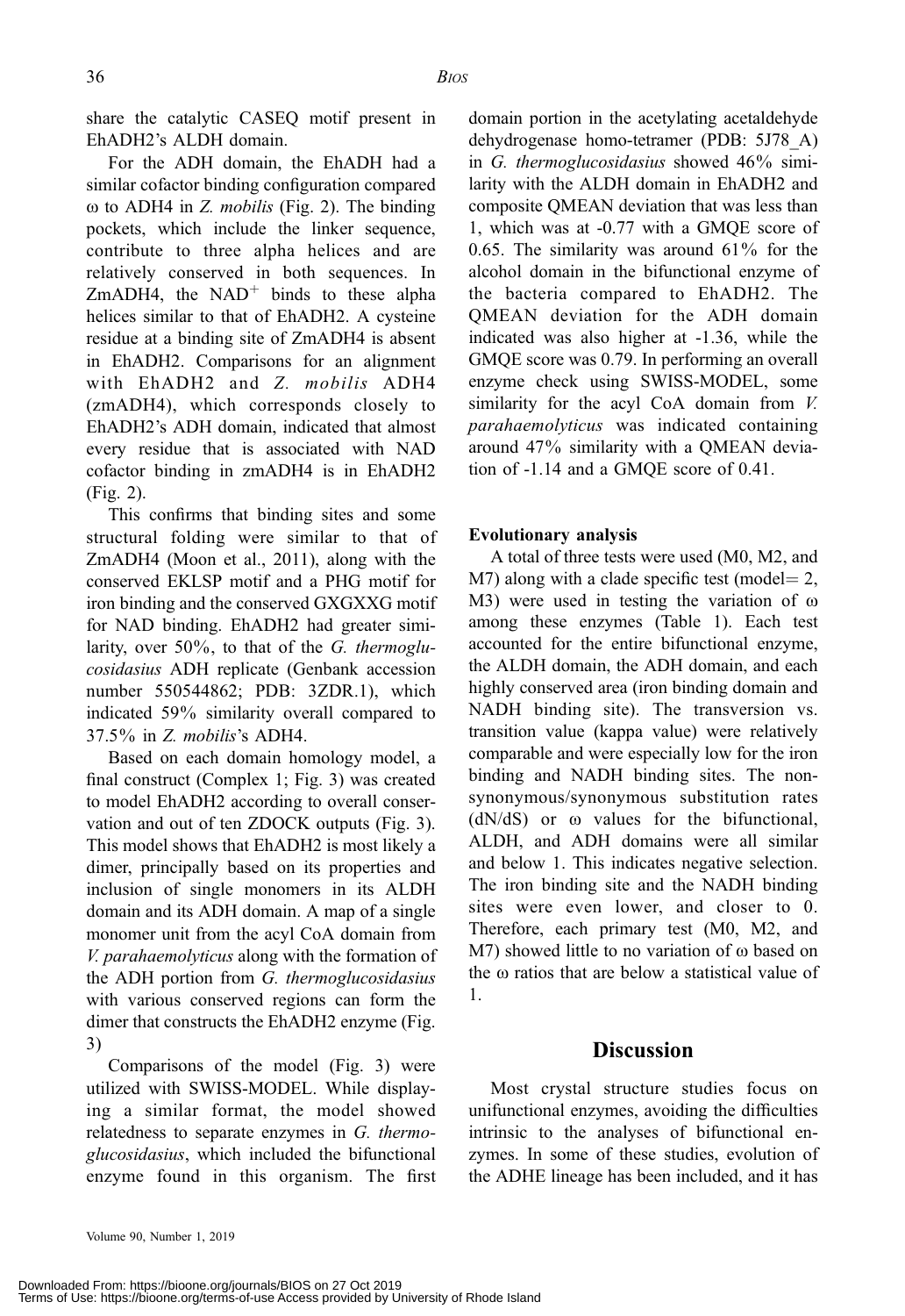| zmADH4       | EhADH2(ADH) --PKIFFEPHSIRYLAE------LKELS-----KIFIVSDRMMYKLGYVDRVMDVLKRRS<br>MASSTFYIPF-VNEMGEGSLEKAIKDLNGSGFKNALIVSDAFMNKSGVVKQVADLLK--A                                                                                                       | $450 - 510$<br>$1 - 60$    |
|--------------|------------------------------------------------------------------------------------------------------------------------------------------------------------------------------------------------------------------------------------------------|----------------------------|
|              | EhADH2(ADH) NEVEIEIFIDVEPDPSIQTVQKGLAVMNTFGPDNIIAIGGGSAMDAAKIMWLLYEHPEAD                                                                                                                                                                       | $510 - 570$                |
| zmADH4       | QGINSAVYDGVMPNPTVTAVLEGLKILKDNNSDFVISLGGGSPHDCAKAIALVATNGGE-                                                                                                                                                                                   | $60 - 120$                 |
| EhADH2 (ADH) | FFAMKQKFIDLRKRAFKFPTMGKKARLICIP $TT$ SGTGSEVTPF $A$ VISDHETGK $K$ YPLADY                                                                                                                                                                       | $570 - 630$                |
| zmADH4       | --VKDYEGIDKSKK----PAL----PLMSINTTAGTASEMTRFCIITDEVRHVKMAIVDR<br>$x + 1 + 2x + 3x + 4$                                                                                                                                                          | $120 - 180$                |
|              | EhADH2(ADH) SLTPSVAIVDPMFTMSLPKRAIADTGLDVLVHATEAYVSVMANEYTDGLAREAVKLVFEN                                                                                                                                                                       | $630 - 690$                |
| zmADH4       | HVTPMVSVNDPL <b>LM</b> VG <b>M</b> PKGLTAATGMDALTHAFEAYSSTAATPITDACALKAASMIAKN                                                                                                                                                                 | $180 - 240$                |
| EhADH2 (ADH) | LLKSYNG--DLEAREKMHNAATIAGMAFASAFLGMDHSMAHKVGAAFHLPHGRCVAVLLP                                                                                                                                                                                   | 690-750                    |
| zmADH4       | LKTACDNGKDMPAREAMAYAQFLAGMAFNNASLGYVHAMAHQLGGYYNLPHGVCNAVLLP<br>* * *** * * ***** * * * * * **** **** * *****                                                                                                                                  | $240 - 300$                |
| zmADH4       | EhADH2(ADH) HVIRYNGQKPRKLAMWPKYNFYKADQRYMELAQMVGLKCNT-PAEGVEAFAKACEELMK<br>HVLAYNAS--------------VVAGRLKDVGVAMGLDIANLGDKEGAEATIQAVRDLAA<br>$\star$ $\cdot$ $\cdot$ $\star$ $\star$ $\star$ $\star$ $\cdot$ $\star$ $\cdot$ $\star$<br>$***$ ** | $750 - 810$<br>$300 - 360$ |
| zmADH4       | EhADH2(ADH) ATETITGFKQANIDEAAWMSKVPEMALLAFEDQCSPANPRVPMVKDM--------<br>S----IGIPANLTELGAKKEDVPLLADHALKDACALTNPRQGDQKEVEELFLSAF<br>- *- - * ** ** *--* *- -***<br>$\star \cdot \cdot$                                                           | $810 - 870$<br>$360 - 415$ |

Figure 2. Alignment of the ADH domain in E. histolytica's EhADH2 with Z. mobilis's ADH4 from Multiple sequence alignment (MUSCLE; Edgar, 2004). Most residues are conserved, relatively similar, or somewhat similar by property, as indicated with a star (\*), a (:), or a (.) symbol respectively. Residues that are associated with iron binding and associated with NAD cofactor binding are in larger size and italics respectively. Amino acids underlined represent three essential alpha helices for the NAD binding pocket.

shown speculation for lateral transfer, but there has been no direct evidence supporting a common ancestor or a fusion event. Similar to previous data, the phylogeny substantiates a common ancestor, but most likely favors a predated fusion event based on the data given (Andersson et al., 2006; Paz-y-Miño-C and Espinosa, 2010). Since the enzyme's Entamoeba lineage is closer to bacterium rather than the parasite Giardia intestinalis, this suggests that lateral acquisition played a part in the development of the enzyme. The Entamoeba lineage is also a separate lineage from other parasites, suggesting further that a fusion event must have predated the enzyme before its ''full evolution.'' Further study would indicate whether a common ancestor predates the enzyme, since the information on this is somewhat unclear based on the results presented in Figure 1.

Phylogenetic analysis (Fig. 1) has shown distinct differences between the Entamoeba spp. lineage and traits associated with the Giardia

lineage; this analysis suggests that gene acquisition occurred independently by both *Entamoe*ba and Giardia ancestors. The phylogenetic distance between Vibrio spp. and Geobacillus spp. in respect to EhADH2 based on homology modeling found relative similarities, implying that ancestral bacterial genes gave origin to the bifunctional enzyme in the three lineages and residues in the three enzymes are conserved as seen in the phylogenetic tree. This further confirms previous results of EhADH2 having 48% similarity with the more distantly related ADHE homolog from E. coli, in addition to lesser similarities between the ALDH domain compared to the V. parahaemolyticus enzyme and higher similarity between the ADH domain and G. thermoglucosidasius. Furthermore, since there was a consistent result between EhADH2 being phylogenetically closer to the enzyme found in Fusobacterium mortiferum, an ancestral bacterium to F. mortiferum may have transferred its gene to an Entamoeba spp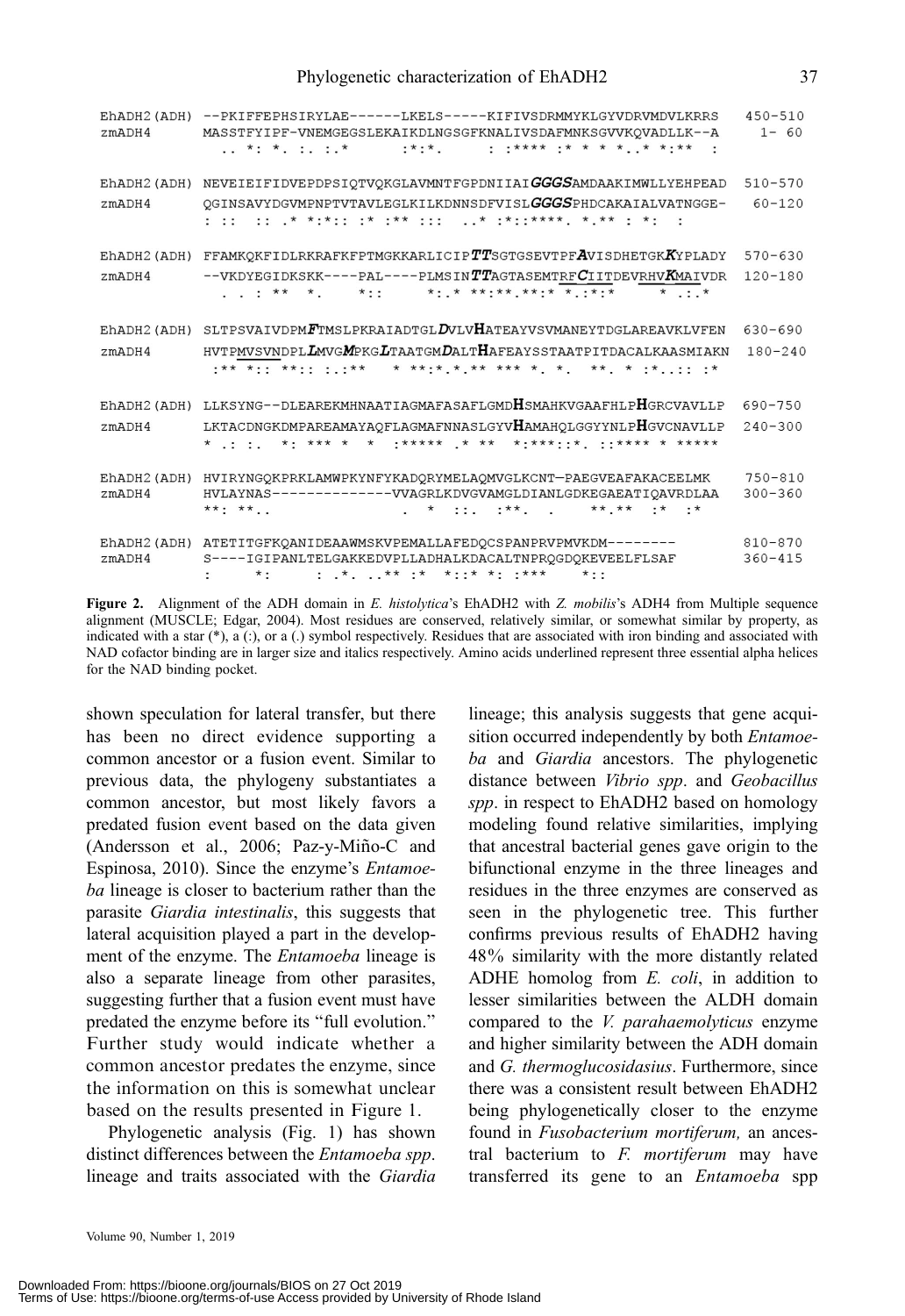$38$  BIOS



Figure 3. ZDOCK model construct of Complex 1 for EhADH2 with labelled cofactors, substrate, linker and domains sites (model from Chimera). The domain in red is the ALDH domain, while the green domain is the ADH domain. Modelling this final construct did not include the proper orientation but was the closest out of the ten constructs created.

ancestor and probably possessed similar metabolic pathways. This finding hints to a greater evolutionary connection between ancient bacterial and Entamoeba spp genes based on how each enzyme behaves in each lineage. The lack of clustering between various fungal and bacterial alcohol dehydrogenases also strongly supports distinctive evolutionary eukaryotic gene transfer events. The divergence in clustering among ADHE enzymes corroborates the presence of alternative metabolisms with overlapping ADH enzymes (Andersson et al., 2006).

Despite relatively low similarities, the EhADH2 enzyme modeled well with the conserved residues and acyl CoA domain of the V. parahaemolyticus, which represents a similar conserved pathway in both enzymes for the acetaldehyde dehydrogenase activity (ALDH) domain. This is also supported by high overall conservation and residues that are observed between the acetaldehyde dehydrogenase in G. thermoglucosidasius and the ALDH domain in EhADH2 using a simple MUSCLE alignment (Edgar, 2004; data not shown). This portion must convert acetyl CoA into acetaldehyde using NADH as a cofactor. Our results suggest that this pathway is relatively conserved, along with the mechanism of action; however, the enzymes across the phylogeny in Figure 1 may have additional enzymes that contribute to its metabolism. Although antimicrobial compounds targeting these enzymes may not be effective in preventing growth and survival due to the several ADH alternatives in some of the ADHE hosts, previous studies showed that blocking the expression of EhADH2 in E. histolytica affects trophozoite growth and survival (Espinosa et al., 2001). It is at least likely that ADHE could be important and/or essential for the persistence of some organisms within the Entamoeba spp. phylogenetic clade (Espinosa et al. 2001; 2004; 2009; Paz-y-Miño-C and Espinosa, 2010).

The modeling of EhADH2's ADH domain in Chimera closely corresponds with the results indicated with *V. parahaemolyticus*. Homology modeling using Chimera indicated close correlation the ADH domain closest to G. thermoglucosidasius, which again signifies similarities between E. histolytica's ADHE enzyme and other bacterial ADHE enzymes. This also well defines the conservation of the EKLSP and the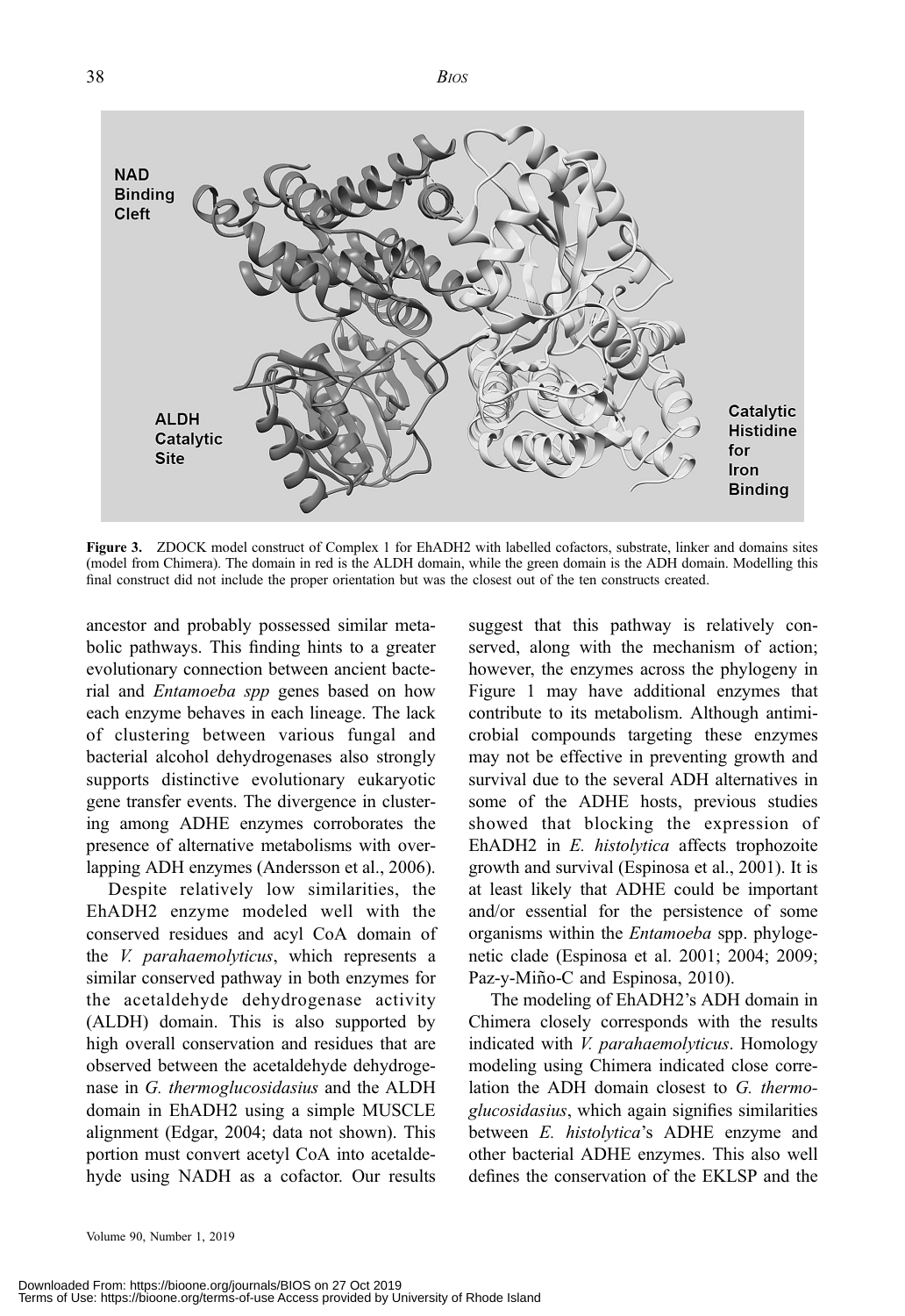GXGXXG motifs which signify that the NADH binding and iron binding respectively are similar, given the additional similarities between the bifunctional enzyme in E. histolytica compared to the one in E. coli in this particular ADHE class of enzymes.

However, while the results from SWISS-MODEL showed some overall similarity between the Acetyl CoA domain in V. parahaemolyticus and EhADH2, the SWISS-MODEL implies closer similarity with separate enzymes such as the acetylating acetaldehyde dehydrogenase in G. thermoglucosidasius. Despite having about the same similarity scores, there was a lower deviation (-0.77 compared to -1.14) and a higher GMQE (0.65 compared to 0.41) for the acetaldehyde dehydrogenase in G. thermoglucosidasius compared to the Acetyl CoA domain in V. parahaemolyticus. Phylogenetic analysis (Fig 1. A.) indicated a closer overall cluster that included Geobacillus spp. and Entamoeba spp. where Vibrio spp. was in another distinct lineage. The acetaldehyde dehydrogenase in G. thermoglucosidasius included the CASEQ motif, however, the invariable cysteine has been identified as unknown, but both enzymes include the EKLSP motif. Deviations for the alcohol domain were higher, signifying more minor differences in loop regions compared to that of the acetaldehyde domain. The high GMQE scores (over 0.50), especially for the alcohol domain (GMQE score: 0.79), for the separate enzymes in G. thermoglucosidasius indicate that both separate terminus models display a solid match for each domain in EhADH2.

Since the evolutionary analysis showed little variation of  $\omega$  across the enzyme sequence, as well as for each separate domain (Table 1), we presume that any sequence and/or structural changes of the EhADH2 after the prokaryote-toeukaryote lateral gene transfer were small. This also means that the EhADH2 enzyme did not significantly change after the lateral acquisition of the enzyme. Because the omega values for specific binding were much lower than 1, this confirms high homology between the conserved sites in EhADH2 to other homologs such as those found in V. parahaemolyticus and G.

thermoglucosidasius, especially with the NADH and iron binding sites. Therefore, mechanism of action is conserved in this class of ADHE enzymes. The slight changes in the  $\omega$ value may be explained by an enzyme function under new environments (=hosts) that would require slight adaptations. We suggest that the slight changes observed could have occurred at the metabolic proficiency level. Kinetic analyses of ADHE enzymes confirm this inference (Espinosa, unpublished data).

If the enzyme and its major components remain essential to an organism, theoretically, these enzymes can be inhibited by similar compounds. Specific carbinols, pyrazoline inhibitors, and iron chelators designed to block activities of ADHE have been shown to be effective on trophozoite cells in vitro (Espinosa et al., 2004; 2009; 2012). The current drug used to eradicate these pathogens, metronidazole, can be absorbed through multiple routes and is efficient in the treatment of several diseases, as it is used in patients with amebiasis and infections with Clostridium spp. The common side effects for the drug include severe headaches, vomiting, and fatigue. Pyrazoline inhibitors used to manage amebiasis could potentially be used to inhibit other anaerobic pathogens, such as those containing ADHE enzyme homologs (Fig. 1) and have little to no side effects. Further research would relate to the enzymes full relation to other enzymes in its class.

Acknowledgments: Espinosa and C. Hemme are supported by NIH-NIGMS grant 2P20GM103430. K. Lowerre is supported by Roger Williams University Senior Thesis and Honors programs. This research is based in part upon work conducted using the Rhode Island IDeA Network for Excellence in Biomedical Research Bioinformatics Core which is funded by the National Institutes of Health under grant 2P20GM103430.

#### References

Andersson, J.O., Hirt, R.P., Foster, P.G., and Roger, A.J. (2006). Evolution of four gene families with patchy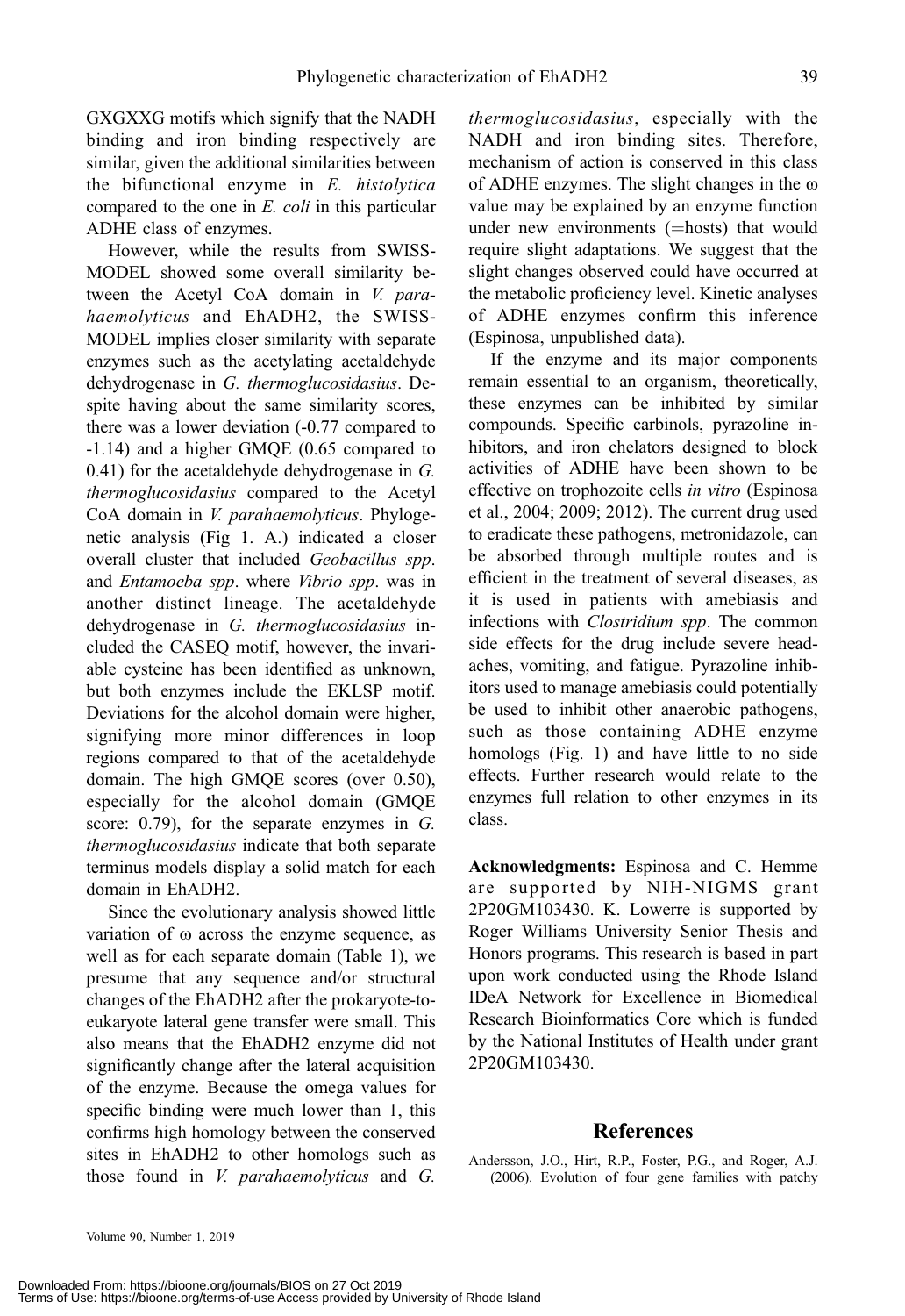phylogenetic distributions: influx of genes into protist genomes. BMC evolutionary biology 6(27), 1–18.

- Benkert, P., Kunzli, M., and Schwede, T. (2009). QMEAN server for protein model quality estimation. Nucleic Acids Res. 37, W510–514.
- Benson, D.A., Cavanaugh, M., Clark, K. Karsch-Mizrachi, I., Lipman, D.J., Ostell, J., and Sayers, E.W. Genbank. (2013). Nucleic Acids Res, 41(Database issue):D36–42.
- Berman, H.M., Henrick, K., and Nakamura, H. (2003) Announcing the worldwide Protein Data Bank. Nature Structural Biology 10(12), 980.
- Biasini, M., Bienert, S., Waterhouse, A., Arnold, K., Studer, G., Schmidt, T., Kiefer, F., Cassarino, T.G., Bertoni, M., Bordoli, L., and Schwede, T. (2014). SWISS-MODEL: modelling protein tertiary and quaternary structure using evolutionary information Nucleic Acids Res. 2014 (1 July 2014) 42 (W1), W252–W258.
- Chen, D., Hackbarth, C., Ni, Z.J., Wu, C., Wang, W., Jain, R., He, Y., Bracken, K., Weidmann, B., Patel, D.V., Trias, J., White, R.J., and Yuan, Z. (2003). Peptide deformylase inhibitors as antibacterial agents: Identification of VRC3375, a proline-3-alkylsuccinyl hydroxamate derivative, by using an integrated combinatorial and medicinal chemistry approach. Antimicrobial agents and chemotherapy. 48, 250–261.
- Chen, C. Huang, H., and Wu, C.H. Protein bioinformatics databases and resources. (2017). Methods Mol. Biol. 1558, 3–39.
- Conway, T., and Ingram, L.O. (1989). Similarity of Escherichia coli propanediol oxidoreductase (fucO product) and an unusual alcohol dehydrogenase from Zymomonas mobilis and Saccharomyces cerevisiae. J. Bacteriol. 171(7), 3754–3759.
- Dassault Systèmes BIOVIA, Discovery Studio Visualizer, San Diego: Dassault Systèmes, 2016.
- Edgar, R.C. (2004). MUSCLE: multiple sequence alignment with high accuracy and high throughput. Nucleic Acids Res. 32(5), 1792–1797.
- Espinosa A., Socha A.M., Ryke E., and Rowley D.C. 2012. Antiamoebic properties of the actinomycete metabolites echinomycin and tirandamycin. Parasitol. Res. 111(6), 2473–2477.
- Espinosa, A., Perdrizet, G., Paz-y-Miño-C, G., Lanfranchi, R., and Phay, M. (2009). Effects of iron depletion on Entamoeba histolytica alcohol dehydrogenase 2 (EhADH2 and trophozoite growth: implications for antiamoebic therapy. J. Antimicrob. Chemother. 63(4), 675–678.
- Espinosa A., Clark, D.P, and Stanley, S.L. Jr. (2004). Entamoeba histolytica alcohol dehydrogenase 2 (EhADH2) as a target for anti-amoebic agents. J. Antimicrob. Chemother. 54(1), 56–59.
- Espinosa A., Yan, L., Zhang, Z., Foster, L., Clark, D.P., Li, E., and Stanley, S.L. Jr. (2001). The bifunctional Entamoeba histolytica alcohol dehydrogenase 2 (EhADH2) protein is necessary for amebic growth and survival and requires an intact C-terminal domain for both alcohol dehydrogenase and acetaldehyde dehydrogenase activity. The Journal of Biological Chemistry 276(23), 20136–20143.
- Finsterer, J. and Auer, H. (2013). Parasitoses of the human central nervous system. Journal of Helminthology 87(3), 257–270.
- Girbal, L., Croux, C., Vasconcelos, I., and Soucaille, P. (1995). Regulation of metabolic shifts in Clostridium

acetobutylicum ATCC 824. FEMS Microbiol. Rev. 17, 287–297.

- Kumar, S., Stecher, G., and Tamura, K. (2015) MEGA7: Molecular evolutionary genetics analysis version 7.0. Molecular Biology and Evolution 33(7), 1870–1874.
- Moon, J., Lee, J.H., Suk-Youl, P., Jung-Mi, S., Mi-Young, P., Hye-Mi, P., Jiali, S., Jeong-Hoh, P., Bo, Y.K., and Jeong-Sun, K. (2011). Structures of iron-dependent alcohol dehydrogenase 2 from Zymomonas mobilis ZM4 with and without NAD+ cofactor. J. Mol. Biol. 407, 413–424.
- Nixon, J.E., Wang, A., Field, J., Morrison, H. G., McArthur, A.G., Sogin, M.L., Loftus, B.J., and Samuelson, J. (2002). Evidence for lateral transfer of genes encoding ferredoxins, nitroreductases, NADH oxidase, and alcohol dehydrogenase 3 from anaerobic prokaryotes to Giardia lamblia and Entamoeba histolytica. Eukaryotic cell 1(2), 181–190.
- Nowak, P., Mastalska, K., and Loster, J. (2015). Entamoeba histolytica - Pathogenic protozoan of the large intestine in humans. J. Clin. Microbiol. Biochem. Technol. 1(1), 10–17.
- Parsonage, D., Sheng, F., Hirata, K., Debnath, A., McKerrow, J.H., Reed, S.L., Abagyan, R., Poole, L.B., and Podust, L.M. (2014). X-ray structures of thioredoxin and thioredoxin reductase from Entamoeba histolytica and prevailing hypothesis of the mechanism of auranofin action. Journal of Structural Bio. 194(2), 180–190.
- Paz-y-Miño-C G. and Espinosa A. (2010). Integrating horizontal gene transfer and common descent to depict evolution and contrast it with ''common design.'' Journal of Eukaryotic Microbiology 57(1), 11–18.
- Pettersen, E.F., Goddard, T.D., Huang, C.C., Couch, G.S, Greenblatt, D.M., Meng, E.C, and Ferrin, T.E. (2004). UCSF Chimera: a visualization system for exploratory research and analysis. Computational chemistry 25 (13), 1605–1612. Available at: http://www.rbvi.ucsf.edu/ chimera/
- Pierce, B.G., Wiehe, K., Hwang, H., Kim, B.H., Vreven, T., and Weng, Z. (2014) ZDOCK server: interactive docking prediction of protein-protein complexes and symmetric multimers. Bioinformatics 30(12), 1771– 1773.
- Reeves, R.E. (1984). Metabolism of Entamoeba histolytica. Adv. Parasitol. 23, 105–142.
- Rosenthal, B., Mai, Z., Caplivski, D., Ghosh, S., Del la Vega, H., Graf, T., and Samuelson, J. (1997). Evidence for the bacterial origin of genes encoding fermentation enzymes of the amitochondriate protozoan parasite Entamoeba histolytica. Journal of Bacteriology 179(11), 3736–3745.
- Saha, A., Gauruv, A. K., Bhattacharya, S., and Bhattacharya, A. (2015). Molecular basis of pathogenesis in amebiasis. Curr. Clinc. Micro. Rep. 2(4), 143–154.
- Stamatakis, A. (2014). RAxML version 8: a tool for phylogenetic analysis and post-analysis of large phylogenies. Available at: http://bioinformatics.oxfordjournals. org/content/early/2014/01/21/bioinformatics.btu033. abstract? keytype=ref&ijkey=VTEqgUJYCDcf0kP
- St-Pierre J., Moreau, F., and Chadee, K. (2014). Entamoeba histolytica evades innate immunity by triggering the degradation of macrophage cytoskeletal-associated proteins. The FASEB J. 28(1), Supplement 152.4.
- Williamson, V.M., and Paquin, C.E. (1987). Homology of